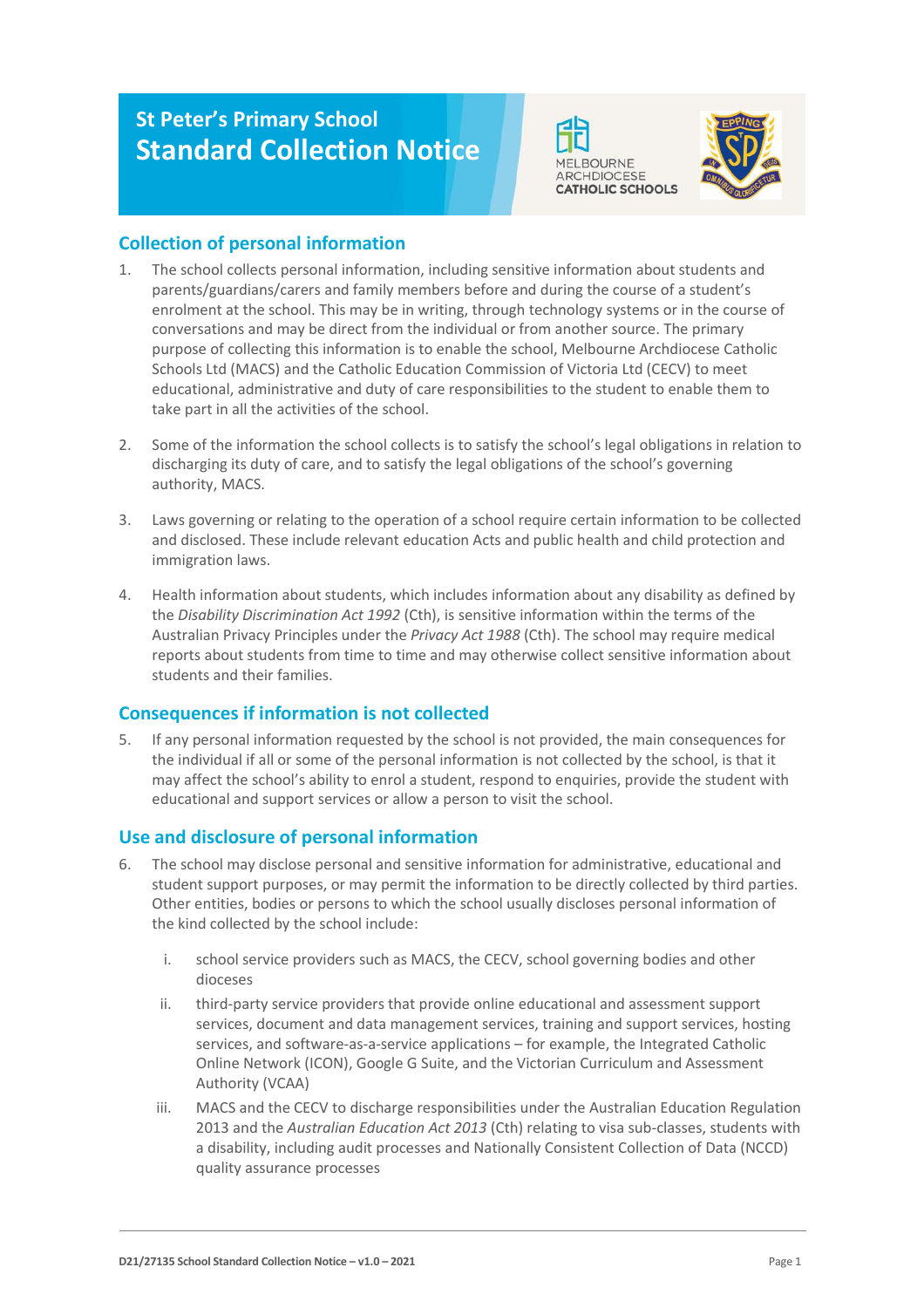- iv. MACS and the CECV to support the school by undertaking assessments of students for the purpose of educational programming or external providers of health services such as counsellors, psychologists, school nursing services, dental vans. Specific consent is obtained to collect and disclose sensitive information and health information if it is required as part of a service request, which may include release of relevant medical or allied health reports, educational planning and evaluation documents such as personalised learning/behaviour/medical management plans
- v. MACS and the CECV to support the training of selected staff in the use of school systems, such as ICON and ROSAE
- vi. another school to facilitate the transfer of a student
- vii. federal and state government departments and agencies acting on behalf of the government for compliance or audit purposes, or data collections, for example February and August census processes and census audits, NAPLAN, Australian Early Development Census
- viii. people and organisations providing instructional services such as sports coaches, external training services, guest speakers, volunteers, counsellors and providers of learning and teaching consultancy support and student assessment services
- ix. assessment and educational authorities, including the VCAA and the Australian Curriculum, Assessment and Reporting Authority (ACARA)
- x. people providing administrative and financial services to the school
- xi. anyone parents/guardians/carers authorise the school to disclose information to
- xii. anyone to whom the school is required or authorised to disclose the information by law, including under the Child Information Sharing Scheme (CISS) and the Family Violence Information Sharing Scheme (FVISS) child protection and mandatory reporting laws.
- 7. The school is required by the *Australian Education Regulation 2013* (Cth) and the *Australian Education Act 2013* (Cth) (AE Act) to collect and disclose certain information to inform the Students with Disability (SwD) loading via the NCCD. The school provides the required information at an individual student level to MACS and the CECV, as an approved authority. Approved authorities must comply with reporting, record-keeping and data quality assurance and audit obligations under the AE Act. Student information provided to the federal government for the purpose of the NCCD does not explicitly identify any student.
- 8. Personal information collected from students is regularly disclosed to their parents/guardians/carers.
- 9. If a parent/guardian/carer makes an enrolment application to another school, personal information including health information provided during the application stage may be collected from, or shared with, the other school.
- 10. The school may disclose limited personal information to the school parish to facilitate religious and sacramental programs, and other activities such as fundraising.
- 11. The school may engage in fundraising activities. Information received from parents/guardians/carers may be used to make an appeal to the parent/guardian/carer. The information may be disclosed to organisations that assist in the school's fundraising activities solely for that purpose. The school will not disclose personal information to third parties for marketing purposes without parent/guardian/carer consent.
- 12. On occasion, information such as academic and sporting achievements, student activities and similar news is published in school newsletters and magazines, on the school intranet and on the school website. This may include photographs and videos of student activities such as sporting events, school camps and school excursions. The school will obtain permission from the student's parent/guardian/carer and from the student if appropriate, prior to publication to enable the school to include such photographs or videos, or other identifying material, in the promotional